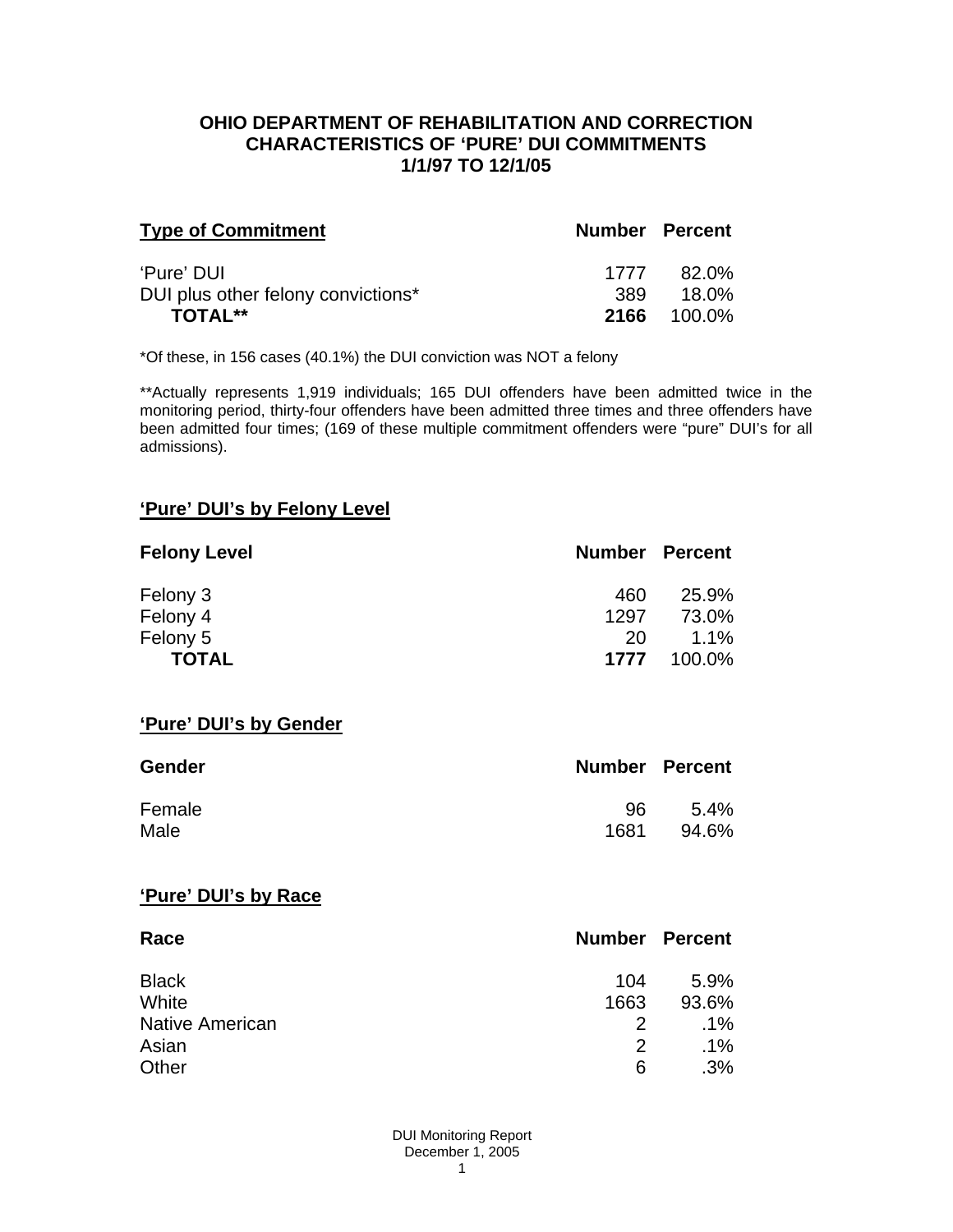# **'Pure' DUI's by Age at Commitment**

| <b>Age at Commitment</b> | <b>Number</b> | <b>Percent</b> |
|--------------------------|---------------|----------------|
| 25 and under             | 92            | 5.2%           |
| 26 to 30                 | 235           | 13.2%          |
| 31 to 35                 | 328           | 18.5%          |
| 36 to 40                 | 415           | 23.4%          |
| 41 to 45                 | 404           | 22.7%          |
| 46 to 50                 | 185           | 10.4%          |
| Over 50                  | 118           | 6.6%           |

| Range = $19$ to $77$ | Median = $38$ |
|----------------------|---------------|
| Mean $= 38.3$        | Mode $= 38$   |

# **'Pure' DUI'S by Security Classification**

| <b>Security Level</b>                | <b>Number Percent</b> |        |
|--------------------------------------|-----------------------|--------|
| Level 1-A                            | 122                   | 6.9%   |
| Level 1-B                            | 1320                  | 74.3%  |
| Level 2                              | 198                   | 11.1%  |
| Level 3*                             | 135                   | 7.6%   |
| Level 4-B                            | 2                     | $.1\%$ |
| *Includes inmates still in reception |                       |        |

# **'Pure' DUI's by County of Commitment**

| <b>County of Commitment</b> | <b>Number</b> | <b>Percent</b> |
|-----------------------------|---------------|----------------|
| Cuyahoga                    | 141           | 7.9%           |
| Summit                      | 134           | 7.5%           |
| <b>Stark</b>                | 125           | 7.0%           |
| Hamilton                    | 101           | 5.7%           |
| Franklin                    | 89            | 5.0%           |
| Lorain                      | 79            | 4.4%           |
| Clermont                    | 77            | 4.3%           |
| <b>Butler</b>               | 71            | 4.0%           |
| Lake                        | 57            | 3.2%           |
| Portage                     | 48            | 2.7%           |
| Warren                      | 46            | 2.6%           |
| <b>All Other Counties</b>   | 809           | 45.5%          |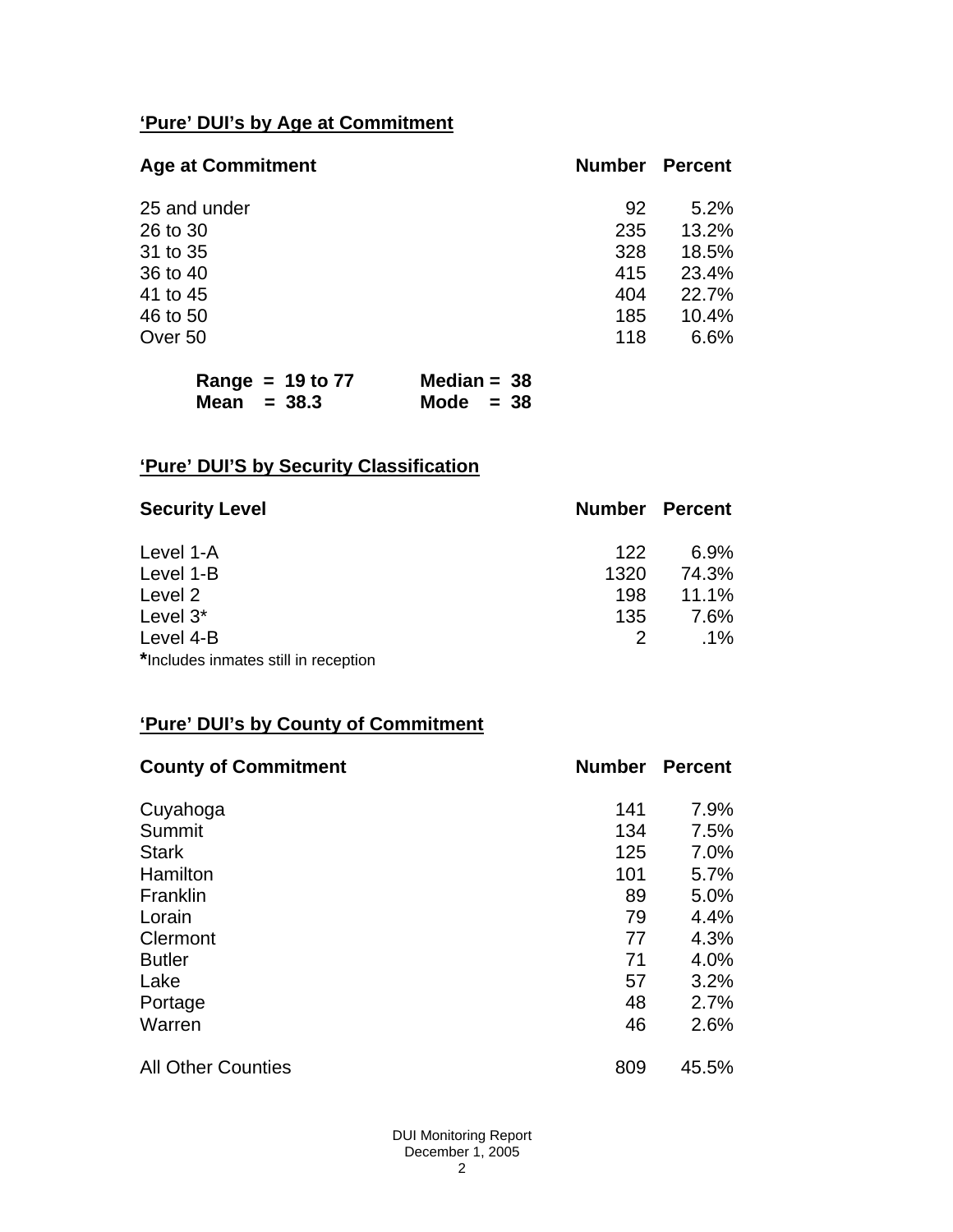# **'Pure' DUI's by Current Status**

| <b>Current Status</b>                  | <b>Number Percent</b> |       |
|----------------------------------------|-----------------------|-------|
| <b>Currently Incarcerated</b>          | 355                   | 21.1% |
| <b>Judicial Release</b>                | 273                   | 15.4% |
| <b>Released under PRC</b>              | 702                   | 39.5% |
| Released to Appeal Bond                | 5                     | .3%   |
| <b>Furlough (Transitional Control)</b> | 59                    | 3.3%  |
| <b>Vacated Sentence</b>                | 10                    | .6%   |
| <b>Court Order</b>                     | 10                    | .6%   |
| Death of Inmate                        | 10                    | .6%   |
| Released at Expiration of Prison Term* | 333                   | 18.7% |

\*Released without post-release control; of the 475 releases in 2004 and 2005, 246 were expiration of prison term (51.8%), compared with 106 inmates released onto PRC (which included seventy-six males who successfully completed the IPP sentence reduction program and four females who successfully completed the Camp Meridian IPP program).

# **'Pure' DUI's by Length of Sentence (in months)**

| <b>Length of Sentence</b>           | <b>Number Percent</b> |       |
|-------------------------------------|-----------------------|-------|
| Two Months (mandatory sentence)     | 40                    | 2.3%  |
| Three to Six Months                 | 226                   | 12.8% |
| Seven to Eleven Months              | 182                   | 10.3% |
| <b>Twelve Months</b>                | 485                   | 27.4% |
| Thirteen to Seventeen Months        | 175                   | 9.9%  |
| <b>Eighteen Months</b>              | 138                   | 7.8%  |
| Nineteen to Twenty-four Months      | 232                   | 13.1% |
| <b>Twenty-five to Thirty Months</b> | 114                   | 6.4%  |
| Thirty-one to Thirty-five Months    | 0                     |       |
| <b>Thirty-six Months</b>            | 103                   | 5.8%  |
| Forty-eight to Fifty-nine Months    | 55                    | 3.1%  |
| <b>Sixty Months</b>                 | 27                    | 1.5%  |

| Mode | $= 12$ months        |
|------|----------------------|
|      | Median $= 12$ months |

 $Mean = 17.3 months$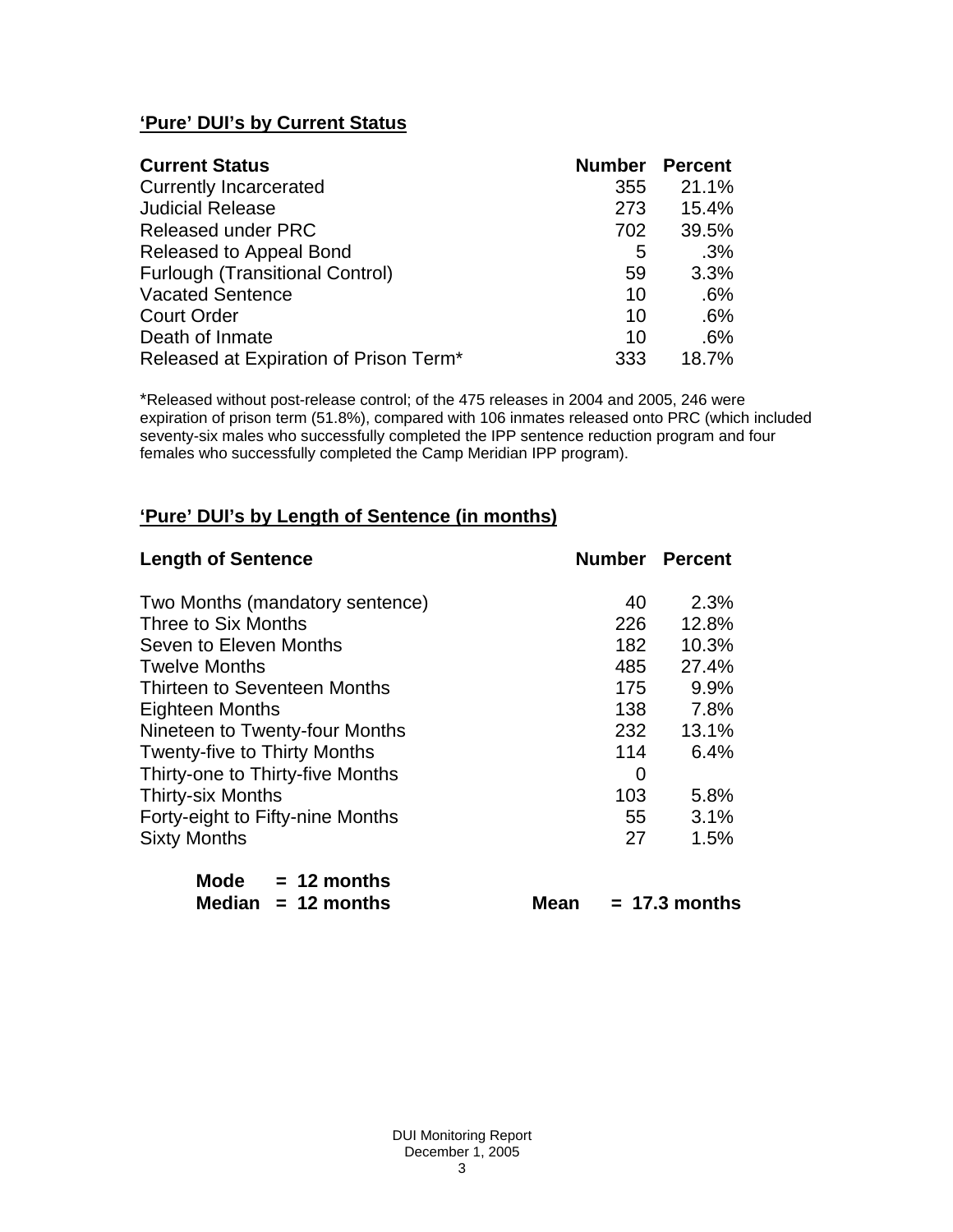# **'Pure' DUI's by Number of Prior Incarcerations**

| <b>Number of Prior Incarcerations</b> | Number Percent |              |
|---------------------------------------|----------------|--------------|
| None                                  | 1045           | 58.8%        |
| One                                   | 407            | <b>22.9%</b> |
| Two                                   | 192            | $10.8\%$     |
| Three or more                         | 133            | 7.5%         |

### **'Pure' DUI's Currently Incarcerated by Parent Institution\* (12/1/05)**

| <b>Institution</b>                                    | <b>Number Percent</b> |       | # in<br>Camp   |
|-------------------------------------------------------|-----------------------|-------|----------------|
| <b>Allen Correctional Institution</b>                 | 7                     | 1.9%  |                |
| <b>Belmont Correctional Institution</b>               | 17                    | 4.5%  | 6              |
| <b>Chillicothe Correctional Institution</b>           | 12                    | 3.2%  |                |
| <b>Corrections Reception Center</b>                   | 38                    | 10.2% |                |
| Dayton Correctional Institution                       | $\mathbf{2}$          | .5%   |                |
| <b>Franklin Pre-Release Center</b>                    | $\overline{2}$        | .5%   |                |
| <b>Grafton Correctional Institution</b>               | $\overline{7}$        | 1.9%  |                |
| <b>Hocking Correctional Institution</b>               | $\overline{7}$        | 1.9%  |                |
| <b>Lake Erie Correctional Institution</b>             | $\overline{7}$        | 1.9%  |                |
| <b>Lebanon Correctional Institution</b>               | 1                     | .3%   | 1              |
| <b>London Correctional Institution</b>                | $\overline{7}$        | 1.9%  |                |
| <b>Lorain Correctional Institution</b>                | 23                    | 6.1%  |                |
| <b>Madison Correctional Institution</b>               | 5                     | 1.4%  |                |
| <b>Mansfield Correctional Institution</b>             | $\overline{7}$        | 1.8%  | 5              |
| <b>Marion Correctional Institution</b>                | 5                     | 1.3%  |                |
| <b>Noble Correctional Institution</b>                 | 17                    | 4.5%  |                |
| <b>North Central Correctional Institution</b>         | $\overline{7}$        | 1.9%  |                |
| <b>North Coast Correctional Treatment Facility</b>    | 120                   | 32.0% | $15***$        |
| Northeast Pre-Release Center                          | 4                     | 1.1%  |                |
| <b>Oakwood Correctional Facility</b>                  | 1                     | .3%   |                |
| Ohio Reformatory for Women                            | 12                    | 3.2%  | 1              |
| <b>Ohio State Penitentiary</b>                        | $\overline{7}$        | 1.9%  | $\overline{7}$ |
| <b>Pickaway Correctional Institution</b>              | 41                    | 10.9% |                |
| <b>Richland Correctional Institution</b>              | 4                     | 1.1%  |                |
| <b>Ross Correctional Institution</b>                  | 5                     | 1.3%  | 5              |
| Southeastern Correctional Institution                 | 3                     | .8%   |                |
| <b>Southern Ohio Correctional Facility</b>            | $\mathbf 1$           | .3%   |                |
| <b>Toledo Correctional Institution</b>                | 1                     | .3%   |                |
| <b>Trumbull Correctional Institution</b><br>$N = 375$ | 5                     | 1.3%  | $5***$         |
| *Includes inmates out to court                        |                       |       |                |

\*\*In DUI IPP program at NCCTF

\*\*\*Female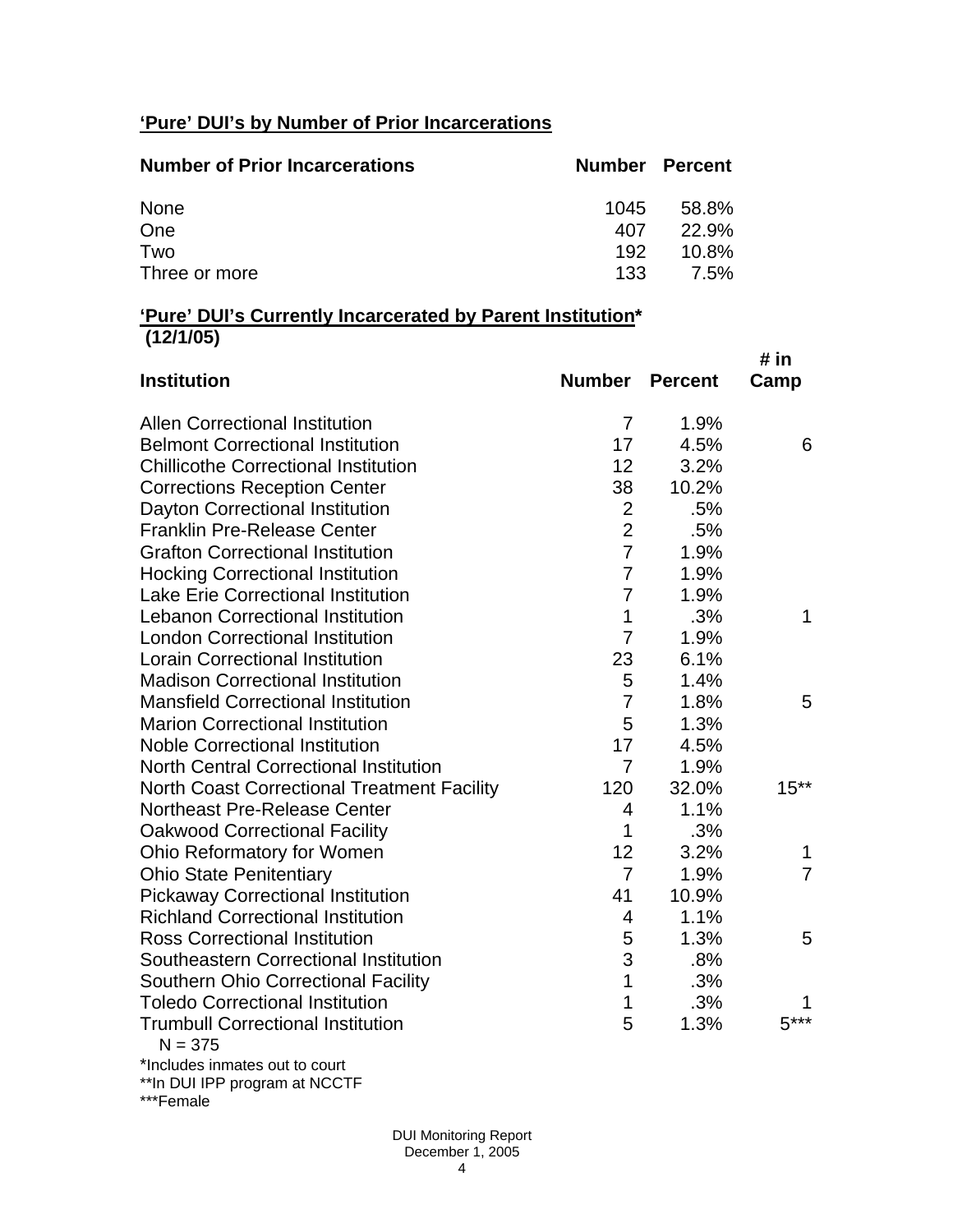## **'PURE' DUI OFFENDERS COMPARISON OF SELECTED RELEASE TYPES DEMOGRAPHICS AND TIME SERVED/TIME SAVED VARIABLES 12-/1/05**

|                                                                         | <b>Release Types</b>        |                       |                                         |                                      |                           |                   |                                                     |                                 |  |
|-------------------------------------------------------------------------|-----------------------------|-----------------------|-----------------------------------------|--------------------------------------|---------------------------|-------------------|-----------------------------------------------------|---------------------------------|--|
| <b>Variables</b>                                                        | Post-<br>Release<br>Control |                       | IPP with<br>Post-<br>Release<br>Control |                                      | Judicial<br>Release       |                   | Expiration<br>of Sentence<br>with No<br>Supervision |                                 |  |
|                                                                         | N                           | $\%$ *                | $\mathsf{N}$                            | $\frac{9}{6}$                        | N                         | $\%$ *            | N                                                   | $\%$                            |  |
| <b>TOTAL</b>                                                            | 428                         |                       | 267                                     |                                      | 273                       |                   | 333                                                 |                                 |  |
| Race:<br>White<br>African-American<br>Native American<br>Asian<br>Other | 406<br>20<br>$\overline{2}$ | 94.9<br>4.6<br>$.5\,$ | 253<br>11<br>1<br>$\overline{2}$        | 94.8<br>4.1<br>.4<br>$\overline{.7}$ | 256<br>16<br>$\mathbf{1}$ | 93.8<br>5.9<br>.4 | 306<br>24<br>1<br>$\overline{2}$                    | 91.9<br>7.2<br>$\cdot$ 3<br>6.6 |  |
| Gender:<br>Male<br>Female                                               | 412<br>16                   | 96.3<br>3.7           | 267                                     | 100.0                                | 244<br>29                 | 89.4<br>10.6      | 315<br>18                                           | 94.6<br>5.4                     |  |
| Age:<br>Mean<br>Median<br>Mode                                          | 37.5<br>37.0<br>$36.0***$   |                       | 38.1<br>39.0<br>40.0                    |                                      | 37.3<br>37.0<br>38.0      |                   | 38.5<br>39.0<br>44.0                                |                                 |  |
| <b>Commitment County:</b><br>Major Urban**<br><b>All Others</b>         | 193<br>235                  | 45.2<br>54.8          | 82<br>185                               | 30.7<br>69.3                         | 83<br>190                 | 30.4<br>69.6      | 125<br>208                                          | 37.5<br>62.5                    |  |

\*Column totals = 100%

\*\*Cuyahoga, Franklin, Hamilton, Lucas, Montgomery, Stark and Summit

\*\*\*Multiple modes; lowest value is shown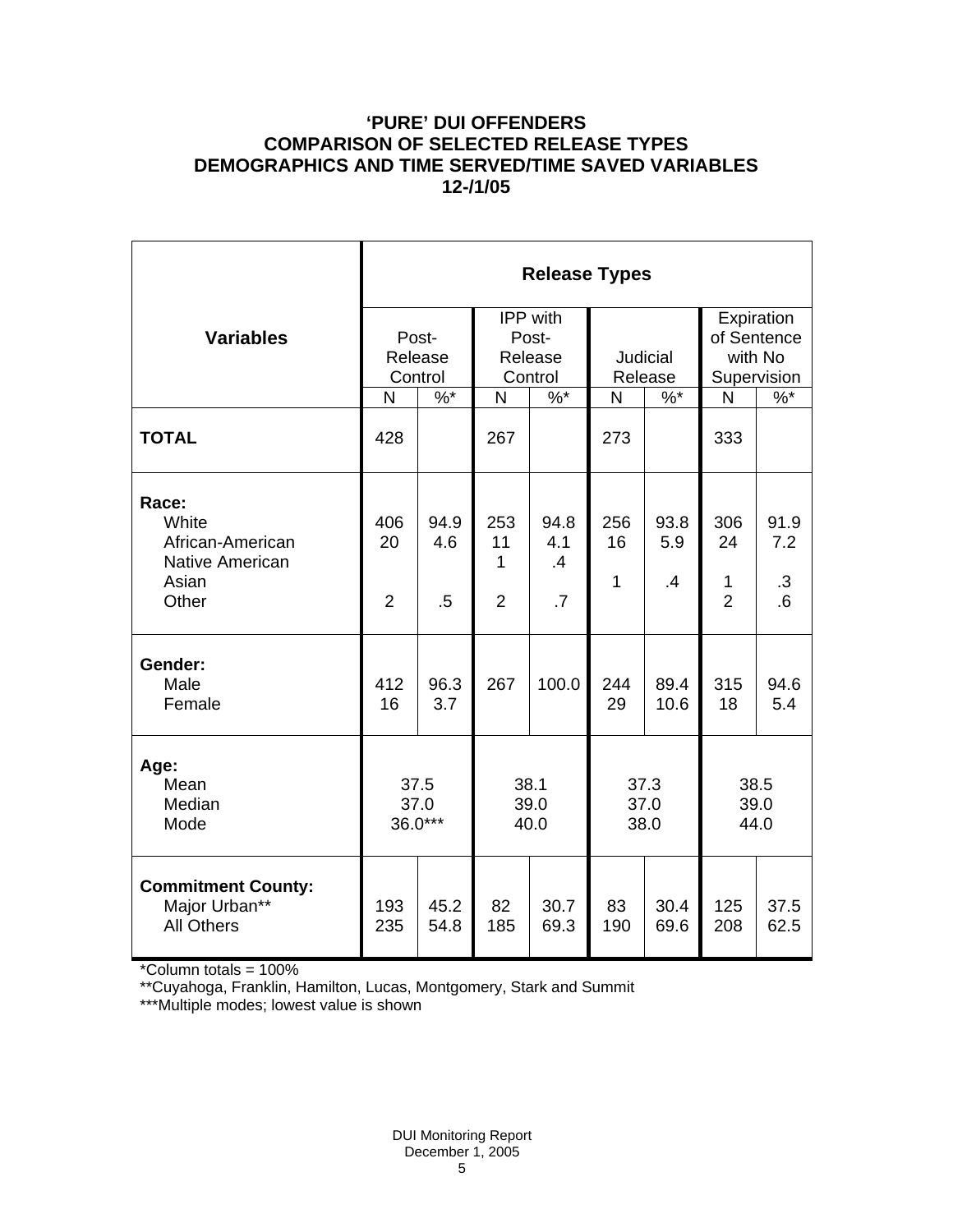|                                                                                       | <b>Release Types</b>        |                              |                                              |                            |                       |                            |                                                       |                             |
|---------------------------------------------------------------------------------------|-----------------------------|------------------------------|----------------------------------------------|----------------------------|-----------------------|----------------------------|-------------------------------------------------------|-----------------------------|
| <b>Variables</b>                                                                      | Post-<br>Release<br>Control |                              | IPP with<br>Post-<br>Release<br>Control      |                            | Judicial<br>Release   |                            | Expiration of<br>Sentence<br>(with No<br>Supervision) |                             |
|                                                                                       | N                           | $\%$ *                       | N                                            | $\sqrt[6]{6}$              | N                     | $\%$ *                     | N                                                     | $\frac{9}{6}$               |
| <b>Sentence Length</b><br>(Months):<br>Mean<br>Median<br>Mode                         |                             | 11.3<br>12.0<br>12.0         | 19.1<br>18.6<br>16.0<br>17.0<br>12.0<br>12.0 |                            | 13.8<br>12.0<br>12.0  |                            |                                                       |                             |
| <b>Number of Priors:</b><br>None<br>One<br>Two<br>Three or More                       | 231<br>102<br>45<br>50      | 54.0<br>23.8<br>10.5<br>11.7 | 175<br>67<br>19<br>6                         | 65.5<br>25.1<br>7.1<br>2.2 | 188<br>43<br>24<br>18 | 68.9<br>15.8<br>8.8<br>6.6 | 194<br>84<br>34<br>21                                 | 58.3<br>25.2<br>10.2<br>6.3 |
| <b>Time Served (Months):</b><br>Mean<br>Median<br>Mode                                | 8.9<br>7.8<br>$4.7**$       |                              | 6.4<br>5.3<br>4.8                            |                            | 5.2<br>3.5<br>$2.3**$ |                            | 10.7<br>8.6<br>$5.3**$                                |                             |
| <b>Time Saved Through</b><br><b>Early Release (Months):</b><br>Mean<br>Median<br>Mode |                             | N/A                          |                                              | 11.5<br>7.5<br>$6.2**$     | 12.9<br>10.4<br>9.2   |                            | N/A                                                   |                             |

\*Column totals = 100%

\*\*Multiple modes; lowest value is shown